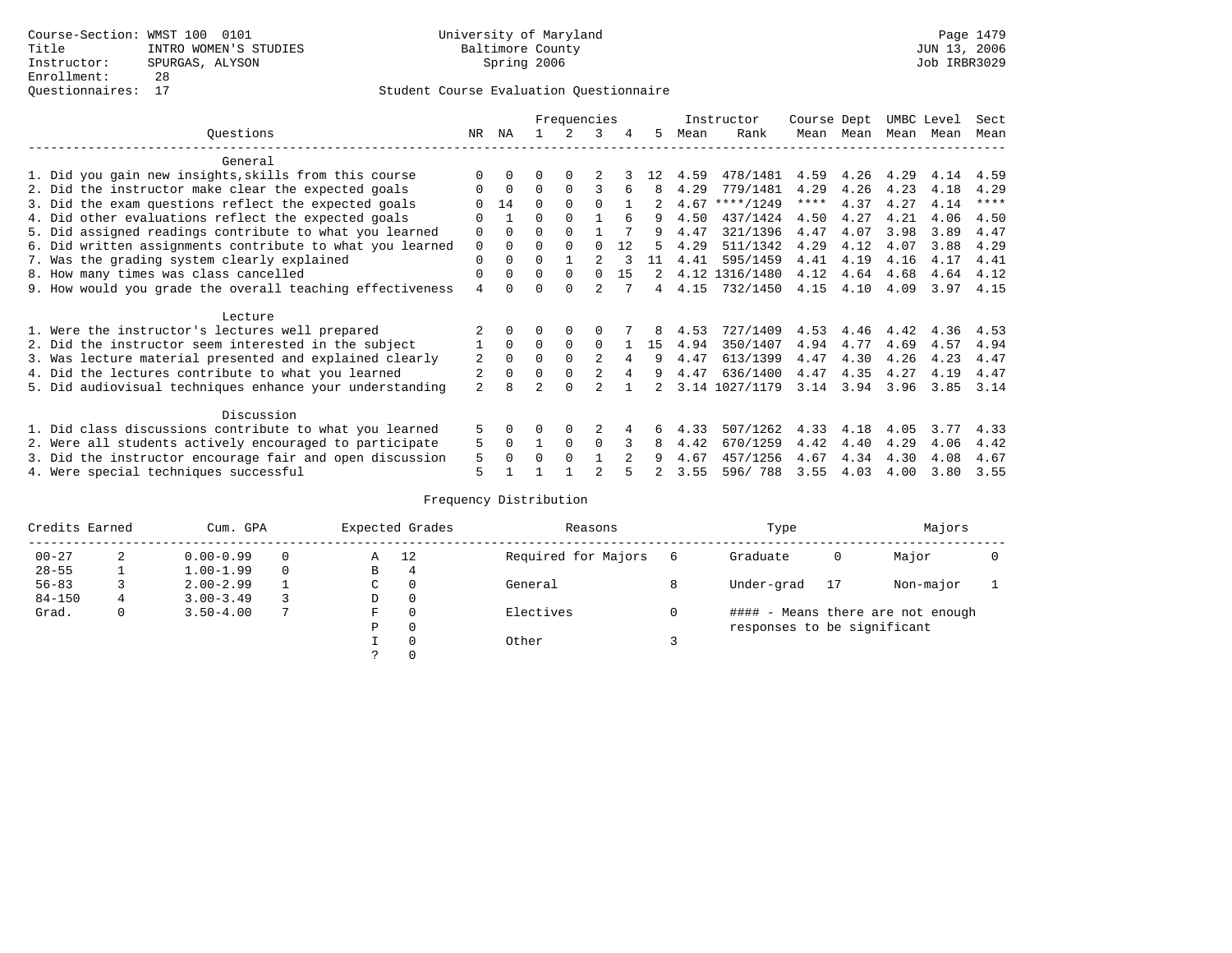|                                                           |             |          |          |          | Frequencies |          |          |      | Instructor       | Course Dept |      | UMBC Level |      | Sect        |
|-----------------------------------------------------------|-------------|----------|----------|----------|-------------|----------|----------|------|------------------|-------------|------|------------|------|-------------|
| Ouestions                                                 | NR          | ΝA       |          |          |             | 4        | 5        | Mean | Rank             | Mean        | Mean | Mean       | Mean | Mean        |
| General                                                   |             |          |          |          |             |          |          |      |                  |             |      |            |      |             |
| 1. Did you gain new insights, skills from this course     |             |          | 0        |          |             |          |          | 4.83 | 210/1481         | 4.83        | 4.26 | 4.29       | 4.14 | 4.83        |
| 2. Did the instructor make clear the expected goals       |             | $\Omega$ | $\Omega$ | $\Omega$ | $\Omega$    |          |          | 4.83 | 162/1481         | 4.83        | 4.26 | 4.23       | 4.18 | 4.83        |
| 3. Did the exam questions reflect the expected goals      |             |          | 0        | $\Omega$ | $\Omega$    |          |          | 5.00 | $***/1249$       | ****        | 4.37 | 4.27       | 4.14 | $***$ * * * |
| 4. Did other evaluations reflect the expected goals       | 0           | $\Omega$ | 0        | $\Omega$ | $\Omega$    |          | 4        | 4.67 | 287/1424         | 4.67        | 4.27 | 4.21       | 4.06 | 4.67        |
| 5. Did assigned readings contribute to what you learned   | $\mathbf 0$ |          | $\Omega$ | $\Omega$ |             |          |          | 4.50 | 297/1396         | 4.50        | 4.07 | 3.98       | 3.89 | 4.50        |
| 6. Did written assignments contribute to what you learned | 0           | $\Omega$ | O        | ∩        |             |          | 4        | 4.67 | 190/1342         | 4.67        | 4.12 | 4.07       | 3.88 | 4.67        |
| 7. Was the grading system clearly explained               | $\Omega$    |          | O        | $\Omega$ |             |          |          | 4.33 | 695/1459         | 4.33        | 4.19 | 4.16       | 4.17 | 4.33        |
| 8. How many times was class cancelled                     | $\Omega$    | $\Omega$ | 0        | $\Omega$ | $\Omega$    |          | $\Omega$ |      | 4.00 1349/1480   | 4.00        | 4.64 | 4.68       | 4.64 | 4.00        |
| 9. How would you grade the overall teaching effectiveness |             |          |          |          | U           |          | 5        | 5.00 | 1/1450           | 5.00        | 4.10 | 4.09       | 3.97 | 5.00        |
| Lecture                                                   |             |          |          |          |             |          |          |      |                  |             |      |            |      |             |
| 1. Were the instructor's lectures well prepared           |             |          |          |          |             |          |          | 4.17 | 1086/1409        | 4.17        | 4.46 | 4.42       | 4.36 | 4.17        |
| 2. Did the instructor seem interested in the subject      | 0           | $\Omega$ | $\Omega$ | $\Omega$ | 0           | $\Omega$ | 6        | 5.00 | 1/1407           | 5.00        | 4.77 | 4.69       | 4.57 | 5.00        |
| 3. Was lecture material presented and explained clearly   | 0           | $\Omega$ | $\Omega$ |          | $\Omega$    |          |          | 4.33 | 753/1399         | 4.33        | 4.30 | 4.26       | 4.23 | 4.33        |
| 4. Did the lectures contribute to what you learned        | 0           | $\Omega$ | 0        | $\Omega$ |             |          |          | 4.50 | 591/1400         | 4.50        | 4.35 | 4.27       | 4.19 | 4.50        |
| 5. Did audiovisual techniques enhance your understanding  | $\Omega$    |          |          |          |             |          |          |      | $5.00$ ****/1179 | $***$ * *   | 3.94 | 3.96       | 3.85 | $***$ * * * |
| Discussion                                                |             |          |          |          |             |          |          |      |                  |             |      |            |      |             |
| 1. Did class discussions contribute to what you learned   | $\Omega$    | 0        | 0        | $\Omega$ | $\Omega$    |          | 6        | 5.00 | 1/1262           | 5.00        | 4.18 | 4.05       | 3.77 | 5.00        |
| 2. Were all students actively encouraged to participate   | 0           | $\Omega$ | $\Omega$ | $\Omega$ | $\Omega$    | $\Omega$ | 6        | 5.00 | 1/1259           | 5.00        | 4.40 | 4.29       | 4.06 | 5.00        |
| 3. Did the instructor encourage fair and open discussion  | 0           |          | 0        | $\Omega$ | $\Omega$    | $\Omega$ |          | 5.00 | 1/1256           | 5.00        | 4.34 | 4.30       | 4.08 | 5.00        |
| 4. Were special techniques successful                     | $\Omega$    |          |          |          |             |          |          | 4.50 | 176/788          | 4.50        | 4.03 | 4.00       | 3.80 | 4.50        |

| Credits Earned |   | Cum. GPA      |   | Expected Grades |          | Reasons             | Type                        |   | Majors                            |  |
|----------------|---|---------------|---|-----------------|----------|---------------------|-----------------------------|---|-----------------------------------|--|
| $00 - 27$      | 0 | $0.00 - 0.99$ |   | Α               |          | Required for Majors | Graduate                    | 0 | Major                             |  |
| $28 - 55$      |   | $1.00 - 1.99$ |   | B               | 2        |                     |                             |   |                                   |  |
| $56 - 83$      | 2 | $2.00 - 2.99$ |   | C               | 0        | General             | Under-grad                  | 6 | Non-major                         |  |
| $84 - 150$     | 0 | $3.00 - 3.49$ |   | D               | 0        |                     |                             |   |                                   |  |
| Grad.          | 0 | $3.50 - 4.00$ | 2 | F               | 0        | Electives           |                             |   | #### - Means there are not enough |  |
|                |   |               |   | Ρ               | 0        |                     | responses to be significant |   |                                   |  |
|                |   |               |   |                 | $\Omega$ | Other               |                             |   |                                   |  |
|                |   |               |   |                 |          |                     |                             |   |                                   |  |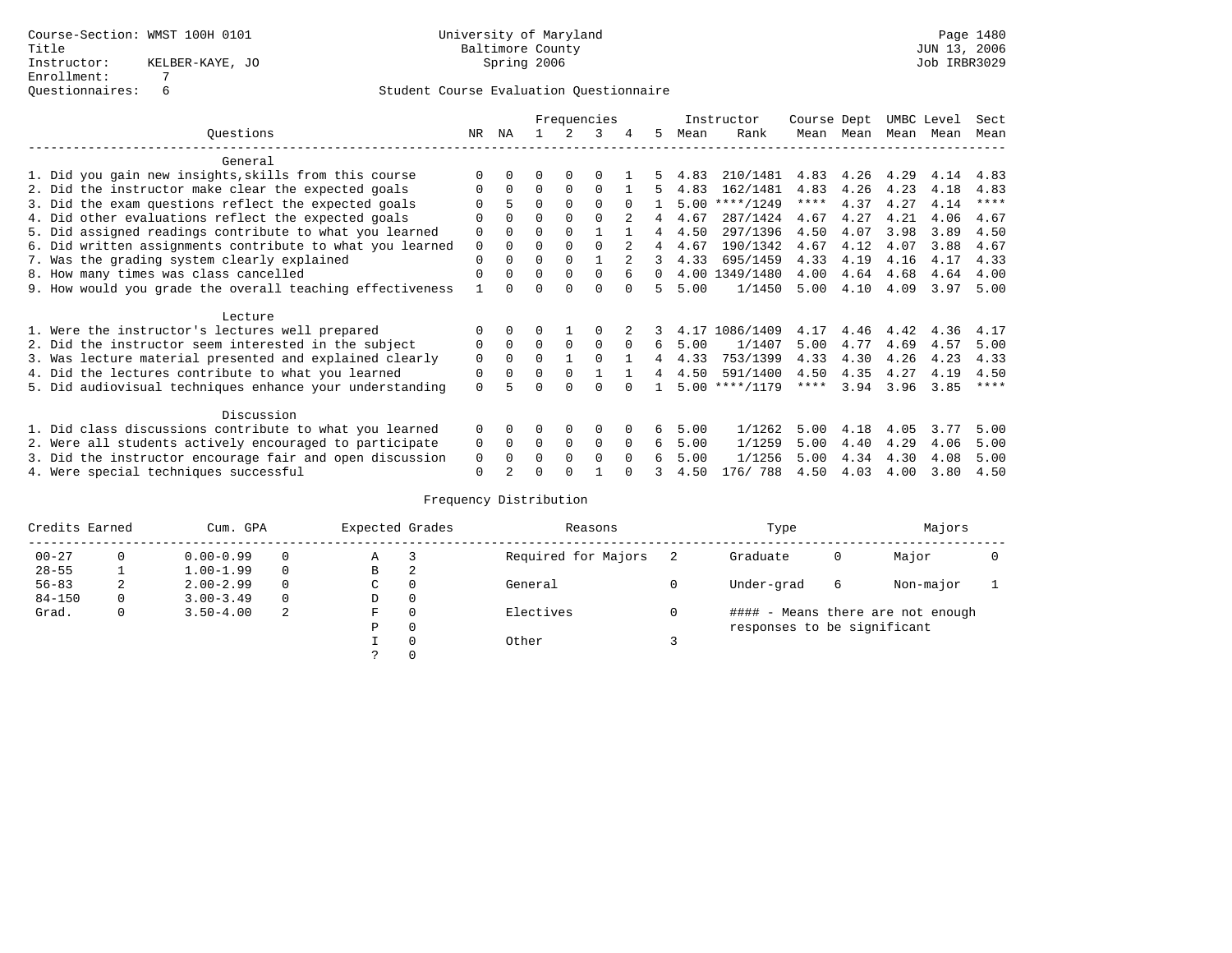|                                                           |                |              |                | Frequencies  |                |              |              |      | Instructor         | Course Dept |           | UMBC Level |      | Sect        |
|-----------------------------------------------------------|----------------|--------------|----------------|--------------|----------------|--------------|--------------|------|--------------------|-------------|-----------|------------|------|-------------|
| Ouestions                                                 | NR             | ΝA           |                | 2            | 3              |              | 5            | Mean | Rank               |             | Mean Mean | Mean Mean  |      | Mean        |
| General                                                   |                |              |                |              |                |              |              |      |                    |             |           |            |      |             |
| 1. Did you gain new insights, skills from this course     | $\Omega$       | $\Omega$     | 3              |              | 3              | 12           |              |      | 3.78 1242/1481     | 3.99        | 4.26      | 4.29       | 4.29 | 3.78        |
| 2. Did the instructor make clear the expected goals       | O              | $\mathbf 0$  | $\overline{2}$ | 2            | $\overline{2}$ | 13           | 8            |      | 3.85 1148/1481     | 4.20        | 4.26      | 4.23       | 4.23 | 3.85        |
| 3. Did the exam questions reflect the expected goals      | $\Omega$       | 23           | $\Omega$       | $\Omega$     | $\mathbf{1}$   |              |              |      | $4.00$ ****/1249   | ****        | 4.37      | 4.27       | 4.28 | $***$ * * * |
| 4. Did other evaluations reflect the expected goals       | O              | $\Omega$     | ζ              | $\Omega$     | ς              | 8            | 13           | 4.04 | 943/1424           | 4.25        | 4.27      | 4.21       | 4.27 | 4.04        |
| 5. Did assigned readings contribute to what you learned   | 0              | $\Omega$     | $\overline{a}$ | $\Omega$     | $\overline{a}$ | 11           | 12           | 4.15 | 603/1396           | 4.42        | 4.07      | 3.98       | 4.00 | 4.15        |
| 6. Did written assignments contribute to what you learned | 0              | $\Omega$     | 3              | $\Omega$     | $\overline{4}$ | 11           | 9            | 3.85 | 920/1342           | 4.18        | 4.12      | 4.07       | 4.12 | 3.85        |
| 7. Was the grading system clearly explained               | $\mathbf{0}$   | $\Omega$     | $\mathbf{1}$   |              | $\overline{a}$ | 9            | 13           | 4.15 | 872/1459           | 4.30        | 4.19      | 4.16       | 4.17 | 4.15        |
| 8. How many times was class cancelled                     | $\mathbf 0$    | $\Omega$     | $\Omega$       | $\Omega$     | $\Omega$       | 12.          | 15           |      | 4.56 1020/1480     | 4.53        | 4.64      | 4.68       | 4.65 | 4.56        |
| 9. How would you grade the overall teaching effectiveness | $\overline{a}$ | $\Omega$     | 1              | $\Omega$     | 7              | 10           | 7            | 3.88 | 989/1450           | 4.05        | 4.10      | 4.09       | 4.10 | 3.88        |
| Lecture                                                   |                |              |                |              |                |              |              |      |                    |             |           |            |      |             |
| 1. Were the instructor's lectures well prepared           | O              |              | O              |              |                |              | 15           | 4.44 | 839/1409           | 4.48        | 4.46      | 4.42       | 4.43 | 4.44        |
| 2. Did the instructor seem interested in the subject      | 0              | $\Omega$     | $\Omega$       | $\Omega$     | $\Omega$       |              | 2.5          | 4.93 | 400/1407           | 4.96        | 4.77      | 4.69       | 4.67 | 4.93        |
| 3. Was lecture material presented and explained clearly   | 1              | $\Omega$     | 1              | 1            | $\mathbf{1}$   | 13           | 10           | 4.15 | 920/1399           | 4.26        | 4.30      | 4.26       | 4.27 | 4.15        |
| 4. Did the lectures contribute to what you learned        | 0              | $\Omega$     | $\mathbf{1}$   | $\mathbf{1}$ | 3              | 9            | 13           | 4.19 | 921/1400           | 4.29        | 4.35      | 4.27       | 4.28 | 4.19        |
| 5. Did audiovisual techniques enhance your understanding  | $\mathbf 0$    |              |                |              |                |              | 10           | 3.85 | 732/1179           | 4.12        | 3.94      | 3.96       | 4.02 | 3.85        |
| Discussion                                                |                |              |                |              |                |              |              |      |                    |             |           |            |      |             |
| 1. Did class discussions contribute to what you learned   | 2              | $\Omega$     |                | 0            | 4              |              | 16           | 4.36 | 477/1262           | 4.39        | 4.18      | 4.05       | 4.14 | 4.36        |
| 2. Were all students actively encouraged to participate   | 2              | $\Omega$     | $\Omega$       | 1            | $\Omega$       | $\mathbf{1}$ | 23           | 4.84 | 266/1259           | 4.78        | 4.40      | 4.29       | 4.34 | 4.84        |
| 3. Did the instructor encourage fair and open discussion  | 2              | $\Omega$     | $\mathbf{1}$   | $\Omega$     | 2              |              | 21           | 4.64 | 477/1256           | 4.68        | 4.34      | 4.30       | 4.34 | 4.64        |
| 4. Were special techniques successful                     | $\overline{a}$ | $\mathbf{1}$ | $\mathbf{1}$   | $\Omega$     |                | 10           | 6            | 3.83 | 506/788            | 4.08        | 4.03      | 4.00       | 4.07 | 3.83        |
| Seminar                                                   |                |              |                |              |                |              |              |      |                    |             |           |            |      |             |
| 1. Were assigned topics relevant to the announced theme   | 26             | 0            | $\Omega$       | $\Omega$     | $\Omega$       |              |              |      | $5.00$ ****/<br>68 | ****        | 4.66      | 4.49       | 4.70 | ****        |
| 2. Was the instructor available for individual attention  | 26             | $\Omega$     | $\Omega$       | $\Omega$     | $\Omega$       | $\Omega$     | -1.          |      | $5.00$ ****/<br>69 | ****        | 4.26      | 4.53       | 4.66 | ****        |
| 3. Did research projects contribute to what you learned   | 26             | $\mathbf 0$  | $\mathbf 0$    | $\mathbf{0}$ | $\mathbf 0$    | $\Omega$     |              |      | $5.00$ ****/<br>63 | ****        | 4.24      | 4.44       | 4.56 | ****        |
| 4. Did presentations contribute to what you learned       | 26             | $\Omega$     | $\Omega$       | $\Omega$     | $\Omega$       | $\cap$       | $\mathbf{1}$ |      | $5.00$ ****/<br>69 | $***$ * *   | 4.19      | 4.35       | 4.48 | ****        |
| 5. Were criteria for grading made clear                   | 26             |              | ∩              | ∩            | ∩              |              |              |      | $5.00$ ****/<br>68 | ****        | 3.98      | 3.92       | 4.43 | ****        |

| Credits Earned |    | Cum. GPA      |          |   | Expected Grades | Reasons                |    | Type                        |    | Majors                            |  |
|----------------|----|---------------|----------|---|-----------------|------------------------|----|-----------------------------|----|-----------------------------------|--|
| $00 - 27$      |    | $0.00 - 0.99$ | $\Omega$ | Α | 14              | Required for Majors 12 |    | Graduate                    | 0  | Major                             |  |
| $28 - 55$      | 0  | $1.00 - 1.99$ | $\Omega$ | В | -11             |                        |    |                             |    |                                   |  |
| $56 - 83$      |    | $2.00 - 2.99$ | 6        | C |                 | General                | 12 | Under-grad                  | 27 | Non-major                         |  |
| $84 - 150$     | 16 | $3.00 - 3.49$ | 11       | D |                 |                        |    |                             |    |                                   |  |
| Grad.          | 0  | $3.50 - 4.00$ | 6        | F |                 | Electives              |    |                             |    | #### - Means there are not enough |  |
|                |    |               |          | P |                 |                        |    | responses to be significant |    |                                   |  |
|                |    |               |          |   |                 | Other                  |    |                             |    |                                   |  |
|                |    |               |          | っ |                 |                        |    |                             |    |                                   |  |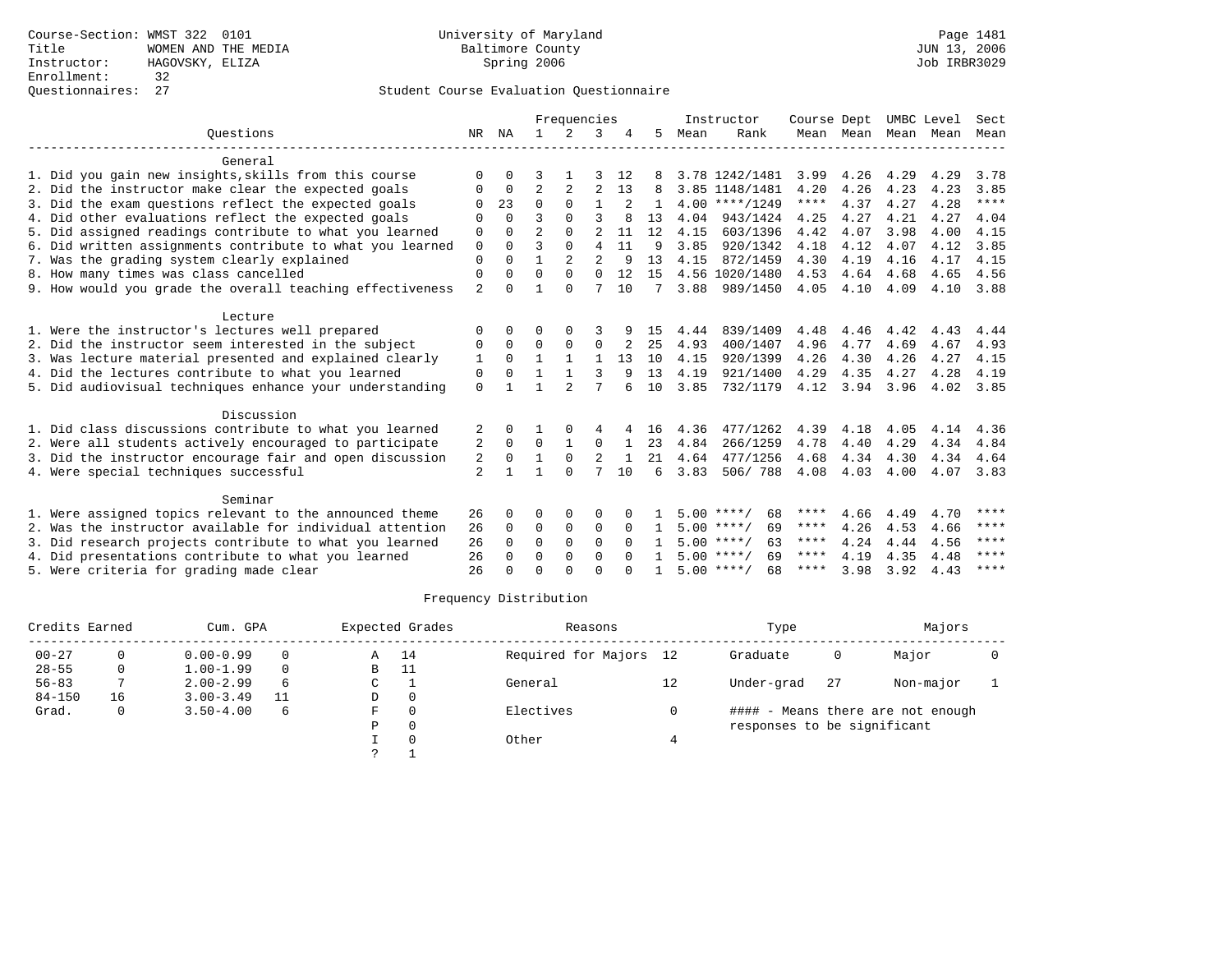|                                                           |               |          |          | Frequencies |              |          |    |      | Instructor     | Course Dept |           | UMBC Level |      | Sect        |
|-----------------------------------------------------------|---------------|----------|----------|-------------|--------------|----------|----|------|----------------|-------------|-----------|------------|------|-------------|
| Ouestions                                                 | NR            | ΝA       |          | 2.          | 3            | 4        | 5. | Mean | Rank           |             | Mean Mean | Mean       | Mean | Mean        |
| General                                                   |               |          |          |             |              |          |    |      |                |             |           |            |      |             |
| 1. Did you gain new insights, skills from this course     |               | $\Omega$ | 0        | $\Omega$    |              |          | 12 | 4.19 | 918/1481       | 3.99        | 4.26      | 4.29       | 4.29 | 4.19        |
| 2. Did the instructor make clear the expected goals       | O             | $\Omega$ | $\Omega$ | $\Omega$    | 3            |          | 17 | 4.54 | 481/1481       | 4.20        | 4.26      | 4.23       | 4.23 | 4.54        |
| 3. Did the exam questions reflect the expected goals      |               | 23       | 0        | $\Omega$    |              |          |    | 4.67 | $***/1249$     | ****        | 4.37      | 4.27       | 4.28 | $***$ * * * |
| 4. Did other evaluations reflect the expected goals       | O             | $\Omega$ | 0        | $\Omega$    |              | 10       | 14 | 4.46 | 485/1424       | 4.25        | 4.27      | 4.21       | 4.27 | 4.46        |
| 5. Did assigned readings contribute to what you learned   | 0             | $\Omega$ | 0        |             | $\Omega$     |          | 20 | 4.69 | 169/1396       | 4.42        | 4.07      | 3.98       | 4.00 | 4.69        |
| 6. Did written assignments contribute to what you learned | 0             | $\Omega$ | 0        | $\Omega$    |              |          | 16 | 4.50 | 303/1342       | 4.18        | 4.12      | 4.07       | 4.12 | 4.50        |
| 7. Was the grading system clearly explained               | 0             | $\Omega$ | U        | $\Omega$    |              |          | 15 | 4.46 | 520/1459       | 4.30        | 4.19      | 4.16       | 4.17 | 4.46        |
| 8. How many times was class cancelled                     | 0             | $\Omega$ | $\Omega$ | $\Omega$    | <sup>0</sup> | 13       | 13 |      | 4.50 1044/1480 | 4.53        | 4.64      | 4.68       | 4.65 | 4.50        |
| 9. How would you grade the overall teaching effectiveness | $\mathcal{L}$ | $\cap$   | U        | $\cap$      |              | 12       | 8  | 4.22 | 672/1450       | 4.05        | 4.10      | 4.09       | 4.10 | 4.22        |
| Lecture                                                   |               |          |          |             |              |          |    |      |                |             |           |            |      |             |
| 1. Were the instructor's lectures well prepared           |               |          |          |             |              |          | 16 | 4.52 | 739/1409       | 4.48        | 4.46      | 4.42       | 4.43 | 4.52        |
| 2. Did the instructor seem interested in the subject      | 0             | $\Omega$ | $\Omega$ | $\Omega$    | $\Omega$     | $\Omega$ | 26 | 5.00 | 1/1407         | 4.96        | 4.77      | 4.69       | 4.67 | 5.00        |
| 3. Was lecture material presented and explained clearly   | 1             | $\Omega$ | $\Omega$ | $\Omega$    | 3            | 10       | 12 | 4.36 | 723/1399       | 4.26        | 4.30      | 4.26       | 4.27 | 4.36        |
| 4. Did the lectures contribute to what you learned        | 0             |          | 0        | $\Omega$    | 4            |          | 14 | 4.40 | 704/1400       | 4.29        | 4.35      | 4.27       | 4.28 | 4.40        |
| 5. Did audiovisual techniques enhance your understanding  | $\Omega$      |          |          |             |              |          | 16 | 4.40 | 340/1179       | 4.12        | 3.94      | 3.96       | 4.02 | 4.40        |
| Discussion                                                |               |          |          |             |              |          |    |      |                |             |           |            |      |             |
| 1. Did class discussions contribute to what you learned   | 5             | $\Omega$ |          |             |              |          | 15 | 4.43 | 418/1262       | 4.39        | 4.18      | 4.05       | 4.14 | 4.43        |
| 2. Were all students actively encouraged to participate   | 5             | $\Omega$ | U        | $\Omega$    |              | 4        | 16 | 4.71 | 402/1259       | 4.78        | 4.40      | 4.29       | 4.34 | 4.71        |
| 3. Did the instructor encourage fair and open discussion  | 5             |          |          | $\Omega$    | <sup>0</sup> |          | 18 | 4.71 | 406/1256       | 4.68        | 4.34      | 4.30       | 4.34 | 4.71        |
| 4. Were special techniques successful                     | 5             |          |          |             |              |          | 11 | 4.33 | 254/788        | 4.08        | 4.03      | 4.00       | 4.07 | 4.33        |

| Credits Earned |   | Cum. GPA      |          |   | Expected Grades | Reasons             |    | Type                        |     | Majors                            |  |
|----------------|---|---------------|----------|---|-----------------|---------------------|----|-----------------------------|-----|-----------------------------------|--|
| $00 - 27$      |   | $0.00 - 0.99$ |          | Α | - 11            | Required for Majors |    | Graduate                    | 0   | Major                             |  |
| $28 - 55$      |   | $1.00 - 1.99$ | $\Omega$ | B | 13              |                     |    |                             |     |                                   |  |
| $56 - 83$      |   | $2.00 - 2.99$ |          | C |                 | General             | 11 | Under-grad                  | -26 | Non-major                         |  |
| $84 - 150$     | q | $3.00 - 3.49$ | 4        | D | 0               |                     |    |                             |     |                                   |  |
| Grad.          |   | $3.50 - 4.00$ | 8        | F | $\Omega$        | Electives           |    |                             |     | #### - Means there are not enough |  |
|                |   |               |          | Ρ | 0               |                     |    | responses to be significant |     |                                   |  |
|                |   |               |          |   | $\Omega$        | Other               |    |                             |     |                                   |  |
|                |   |               |          |   |                 |                     |    |                             |     |                                   |  |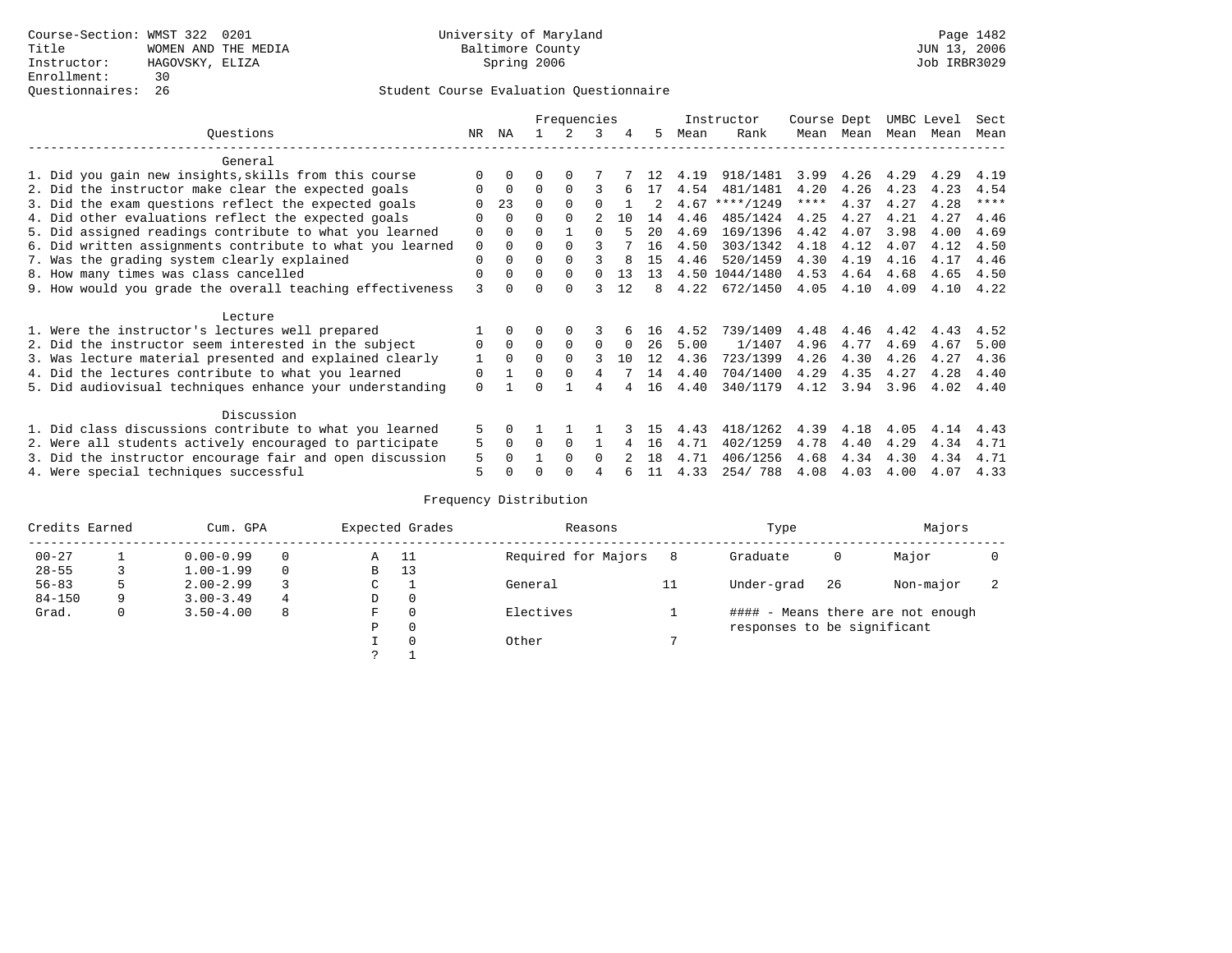## Questionnaires: 20 Student Course Evaluation Questionnaire

|                                                           |     |                |          |             | Frequencies  |        |    |      | Instructor | Course Dept |      | UMBC Level |      | Sect |
|-----------------------------------------------------------|-----|----------------|----------|-------------|--------------|--------|----|------|------------|-------------|------|------------|------|------|
| Questions                                                 | NR. | ΝA             |          |             | 3            | 4      | 5. | Mean | Rank       | Mean        | Mean | Mean       | Mean | Mean |
| General                                                   |     |                |          |             |              |        |    |      |            |             |      |            |      |      |
| 1. Did you gain new insights, skills from this course     |     |                | U        | $\Omega$    | O            |        | 15 | 4.83 | 210/1481   | 4.83        | 4.26 | 4.29       | 4.29 | 4.83 |
| 2. Did the instructor make clear the expected goals       |     | $\Omega$       | $\Omega$ |             | $\Omega$     |        | 13 | 4.58 | 434/1481   | 4.58        | 4.26 | 4.23       | 4.23 | 4.58 |
| 3. Did the exam questions reflect the expected goals      |     | 9              | 0        | $\Omega$    | $\Omega$     |        | 9  | 4.90 | 142/1249   | 4.90        | 4.37 | 4.27       | 4.28 | 4.90 |
| 4. Did other evaluations reflect the expected goals       |     | $\overline{a}$ | 0        |             | $\Omega$     |        | 15 | 4.76 | 209/1424   | 4.76        | 4.27 | 4.21       | 4.27 | 4.76 |
| 5. Did assigned readings contribute to what you learned   |     |                | 0        | $\Omega$    |              |        | 13 | 4.67 | 193/1396   | 4.67        | 4.07 | 3.98       | 4.00 | 4.67 |
| 6. Did written assignments contribute to what you learned |     | $2^{1}$        | 0        |             |              |        | 12 | 4.65 | 206/1342   | 4.65        | 4.12 | 4.07       | 4.12 | 4.65 |
| 7. Was the grading system clearly explained               |     | $\Omega$       | 0        |             |              |        | 13 | 4.42 | 580/1459   | 4.42        | 4.19 | 4.16       | 4.17 | 4.42 |
| 8. How many times was class cancelled                     |     | $\Omega$       | $\Omega$ | $\Omega$    | 0            |        | 18 | 4.95 | 421/1480   | 4.95        | 4.64 | 4.68       | 4.65 | 4.95 |
| 9. How would you grade the overall teaching effectiveness | 7   |                |          | $\cap$      | U            |        |    | 4.42 | 459/1450   | 4.43        | 4.10 | 4.09       | 4.10 | 4.43 |
| Lecture                                                   |     |                |          |             |              |        |    |      |            |             |      |            |      |      |
| 1. Were the instructor's lectures well prepared           |     |                |          |             |              |        | 16 | 4.88 | 217/1409   | 4.69        | 4.46 | 4.42       | 4.43 | 4.69 |
| 2. Did the instructor seem interested in the subject      | 3   | $\mathbf{0}$   | $\Omega$ | $\Omega$    | $\Omega$     |        | 16 | 4.94 | 300/1407   | 4.75        | 4.77 | 4.69       | 4.67 | 4.75 |
| 3. Was lecture material presented and explained clearly   | 3   | $\Omega$       | O        | $\Omega$    |              |        | 15 | 4.82 | 195/1399   | 4.72        | 4.30 | 4.26       | 4.27 | 4.72 |
| 4. Did the lectures contribute to what you learned        | 3   | $\Omega$       |          | $\Omega$    | <sup>0</sup> |        | 13 | 4.59 | 511/1400   | 4.29        | 4.35 | 4.27       | 4.28 | 4.29 |
| 5. Did audiovisual techniques enhance your understanding  | ζ   |                |          | U           |              |        | 8  | 4.38 | 352/1179   | 4.34        | 3.94 | 3.96       | 4.02 | 4.34 |
| Discussion                                                |     |                |          |             |              |        |    |      |            |             |      |            |      |      |
| 1. Did class discussions contribute to what you learned   | 10  | $\Omega$       | U        | $\Omega$    |              |        |    | 4.80 | 167/1262   | 4.80        | 4.18 | 4.05       | 4.14 | 4.80 |
| 2. Were all students actively encouraged to participate   | 11  | $\Omega$       | $\Omega$ | $\mathbf 0$ |              |        |    | 4.67 | 451/1259   | 4.67        | 4.40 | 4.29       | 4.34 | 4.67 |
| 3. Did the instructor encourage fair and open discussion  | 10  |                | U        | $\Omega$    |              | $\cap$ | 9  | 4.80 | 296/1256   | 4.80        | 4.34 | 4.30       | 4.34 | 4.80 |
| 4. Were special techniques successful                     | 11  |                |          |             |              |        |    | 4.50 | 176/ 788   | 4.50        | 4.03 | 4.00       | 4.07 | 4.50 |

| Credits Earned |   | Cum. GPA      |    |               | Expected Grades | Reasons             |    | Type                        |    | Majors                            |    |
|----------------|---|---------------|----|---------------|-----------------|---------------------|----|-----------------------------|----|-----------------------------------|----|
| $00 - 27$      |   | $0.00 - 0.99$ | 2  | Α             | 10              | Required for Majors |    | Graduate                    | 0  | Major                             |    |
| $28 - 55$      |   | $1.00 - 1.99$ |    | B             | 8               |                     |    |                             |    |                                   |    |
| $56 - 83$      |   | $2.00 - 2.99$ |    | $\sim$<br>◡   | 0               | General             |    | Under-grad                  | 20 | Non-major                         | 12 |
| $84 - 150$     | 5 | $3.00 - 3.49$ | -5 | D             | 0               |                     |    |                             |    |                                   |    |
| Grad.          | 0 | $3.50 - 4.00$ | 6  | F             | 0               | Electives           |    |                             |    | #### - Means there are not enough |    |
|                |   |               |    | Ρ             | 0               |                     |    | responses to be significant |    |                                   |    |
|                |   |               |    |               | 0               | Other               | 10 |                             |    |                                   |    |
|                |   |               |    | $\mathcal{L}$ |                 |                     |    |                             |    |                                   |    |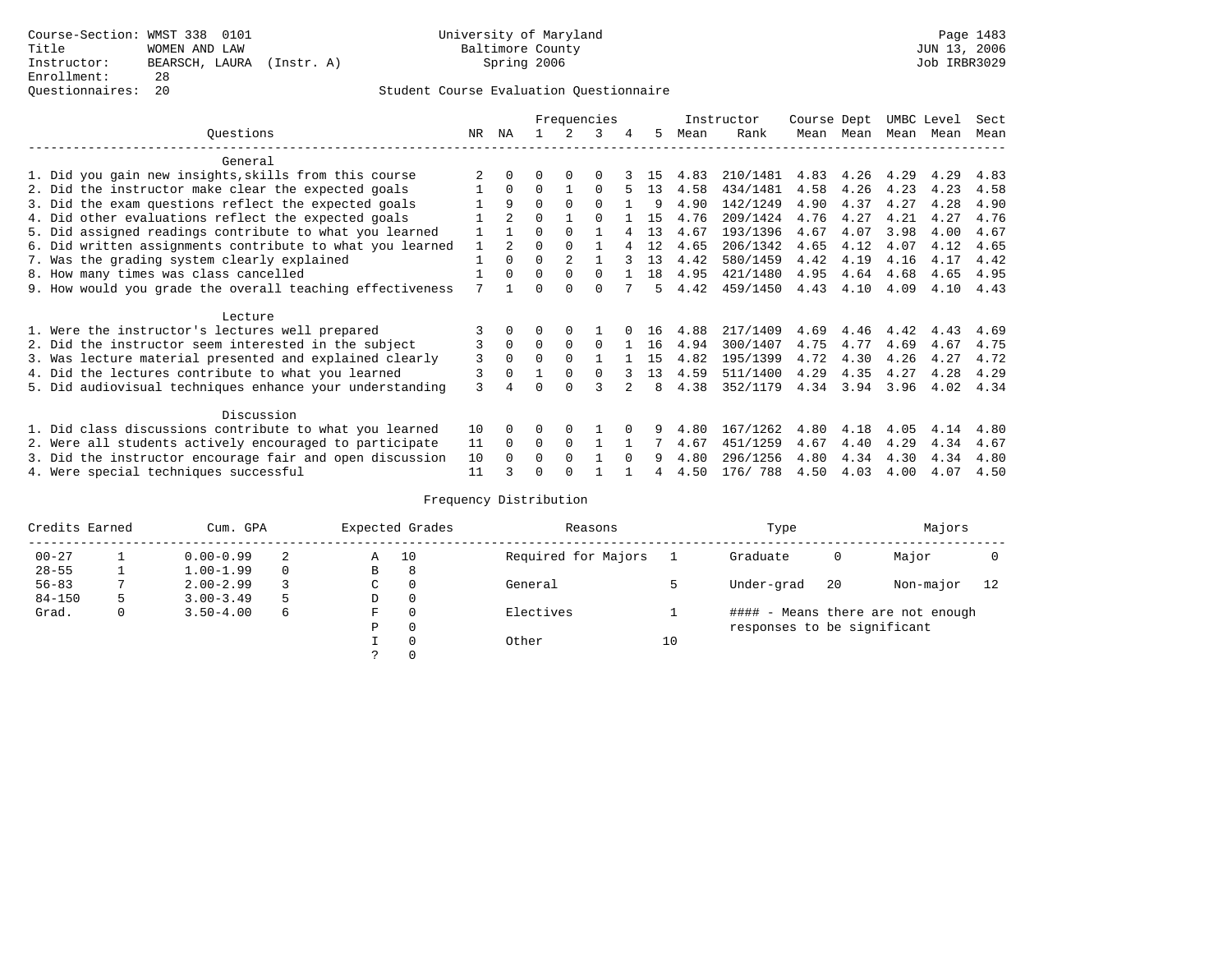## Questionnaires: 20 Student Course Evaluation Questionnaire

|                                                           |    |                |              |                | Frequencies |          |    |      | Instructor     | Course Dept |           |      | UMBC Level | Sect |
|-----------------------------------------------------------|----|----------------|--------------|----------------|-------------|----------|----|------|----------------|-------------|-----------|------|------------|------|
| Ouestions                                                 | NR | ΝA             |              | 2              | 3           | 4        | 5  | Mean | Rank           |             | Mean Mean |      | Mean Mean  | Mean |
| General                                                   |    |                |              |                |             |          |    |      |                |             |           |      |            |      |
| 1. Did you gain new insights, skills from this course     |    | <sup>0</sup>   | U            | $\Omega$       |             |          | 15 | 4.83 | 210/1481       | 4.83        | 4.26      | 4.29 | 4.29       | 4.83 |
| 2. Did the instructor make clear the expected goals       |    | $\Omega$       | <sup>0</sup> |                | 0           |          | 13 | 4.58 | 434/1481       | 4.58        | 4.26      | 4.23 | 4.23       | 4.58 |
| 3. Did the exam questions reflect the expected goals      |    | 9              | 0            | $\Omega$       | $\Omega$    |          | q  | 4.90 | 142/1249       | 4.90        | 4.37      | 4.27 | 4.28       | 4.90 |
| 4. Did other evaluations reflect the expected goals       |    | $\overline{2}$ | $\Omega$     |                |             |          | 15 | 4.76 | 209/1424       | 4.76        | 4.27      | 4.21 | 4.27       | 4.76 |
| 5. Did assigned readings contribute to what you learned   |    |                | 0            | $\Omega$       |             |          | 13 | 4.67 | 193/1396       | 4.67        | 4.07      | 3.98 | 4.00       | 4.67 |
| 6. Did written assignments contribute to what you learned |    | $\mathcal{L}$  | U            | $\Omega$       |             |          | 12 | 4.65 | 206/1342       | 4.65        | 4.12      | 4.07 | 4.12       | 4.65 |
| 7. Was the grading system clearly explained               |    | $\Omega$       | U            | $\overline{a}$ |             |          | 13 | 4.42 | 580/1459       | 4.42        | 4.19      | 4.16 | 4.17       | 4.42 |
| 8. How many times was class cancelled                     |    | $\Omega$       | $\Omega$     | $\Omega$       | $\cap$      |          | 18 | 4.95 | 421/1480       | 4.95        | 4.64      | 4.68 | 4.65       | 4.95 |
| 9. How would you grade the overall teaching effectiveness | 11 |                |              |                |             |          | 5  | 4.44 | 417/1450       | 4.43        | 4.10      | 4.09 | 4.10       | 4.43 |
| Lecture                                                   |    |                |              |                |             |          |    |      |                |             |           |      |            |      |
| 1. Were the instructor's lectures well prepared           | 12 |                |              |                |             |          |    | 4.50 | 762/1409       | 4.69        | 4.46      | 4.42 | 4.43       | 4.69 |
| 2. Did the instructor seem interested in the subject      | 11 | $\Omega$       | $\Omega$     | $\Omega$       | 2           | $\Omega$ |    |      | 4.56 1069/1407 | 4.75        | 4.77      | 4.69 | 4.67       | 4.75 |
| 3. Was lecture material presented and explained clearly   | 12 | $\Omega$       | 0            | $\Omega$       |             |          | б. | 4.63 | 431/1399       | 4.72        | 4.30      | 4.26 | 4.27       | 4.72 |
| 4. Did the lectures contribute to what you learned        | 12 | $\Omega$       |              | $\Omega$       |             |          | 4  |      | 4.00 1017/1400 | 4.29        | 4.35      | 4.27 | 4.28       | 4.29 |
| 5. Did audiovisual techniques enhance your understanding  | 13 |                |              | <sup>n</sup>   |             |          | 4  | 4.29 | 419/1179       | 4.34        | 3.94      | 3.96 | 4.02       | 4.34 |
| Discussion                                                |    |                |              |                |             |          |    |      |                |             |           |      |            |      |
| 1. Did class discussions contribute to what you learned   | 10 |                |              |                |             |          |    | 4.80 | 167/1262       | 4.80        | 4.18      | 4.05 | 4.14       | 4.80 |
| 2. Were all students actively encouraged to participate   | 11 | $\Omega$       | 0            | 0              |             |          |    | 4.67 | 451/1259       | 4.67        | 4.40      | 4.29 | 4.34       | 4.67 |
| 3. Did the instructor encourage fair and open discussion  | 10 |                |              | <sup>0</sup>   |             |          |    | 4.80 | 296/1256       | 4.80        | 4.34      | 4.30 | 4.34       | 4.80 |
| 4. Were special techniques successful                     | 11 |                |              |                |             |          |    | 4.50 | 176/788        | 4.50        | 4.03      | 4.00 | 4.07       | 4.50 |

| Credits Earned |   | Cum. GPA      |   |               | Expected Grades | Reasons             |    | Type                        |    | Majors                            |    |
|----------------|---|---------------|---|---------------|-----------------|---------------------|----|-----------------------------|----|-----------------------------------|----|
| $00 - 27$      |   | $0.00 - 0.99$ | 2 | A             | 10              | Required for Majors |    | Graduate                    | 0  | Major                             |    |
| $28 - 55$      |   | $1.00 - 1.99$ |   | В             | 8               |                     |    |                             |    |                                   |    |
| $56 - 83$      |   | $2.00 - 2.99$ |   | C             | $\Omega$        | General             |    | Under-grad                  | 20 | Non-major                         | 12 |
| $84 - 150$     | 5 | $3.00 - 3.49$ |   | D             | $\Omega$        |                     |    |                             |    |                                   |    |
| Grad.          | 0 | $3.50 - 4.00$ | 6 | F             | $\Omega$        | Electives           |    |                             |    | #### - Means there are not enough |    |
|                |   |               |   | Ρ             | $\Omega$        |                     |    | responses to be significant |    |                                   |    |
|                |   |               |   |               | $\Omega$        | Other               | 10 |                             |    |                                   |    |
|                |   |               |   | $\mathcal{L}$ | $\Omega$        |                     |    |                             |    |                                   |    |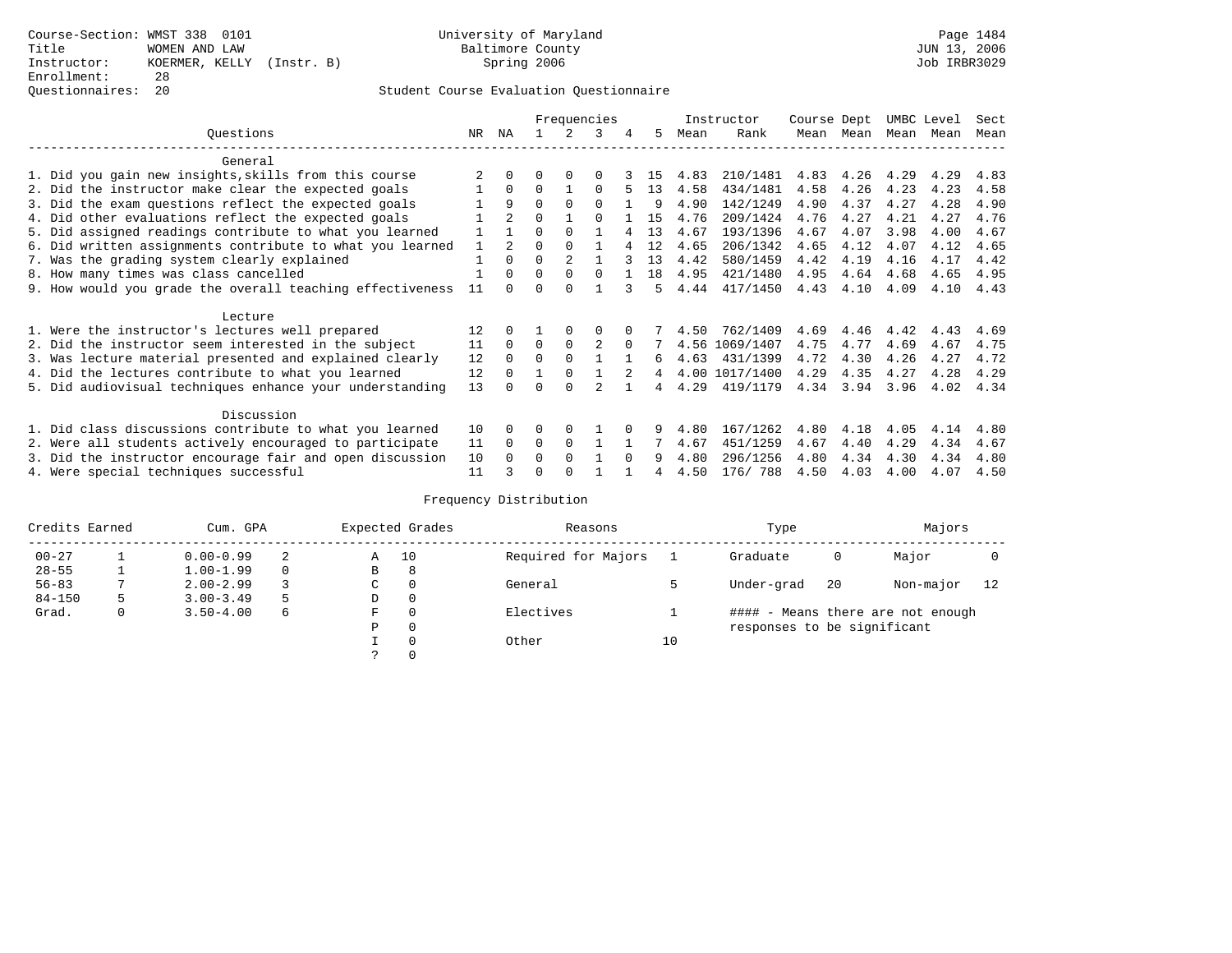|                                                           |                |          |          |          | Frequencies  |              |     |      | Instructor | Course Dept |           | UMBC Level |      | Sect |
|-----------------------------------------------------------|----------------|----------|----------|----------|--------------|--------------|-----|------|------------|-------------|-----------|------------|------|------|
| Ouestions                                                 | NR.            | ΝA       |          |          | 3            | 4            | 5.  | Mean | Rank       | Mean        | Mean      | Mean       | Mean | Mean |
| General                                                   |                |          |          |          |              |              |     |      |            |             |           |            |      |      |
| 1. Did you gain new insights, skills from this course     |                |          |          |          |              |              |     | 4.47 | 587/1481   | 4.47        | 4.26 4.29 |            | 4.29 | 4.47 |
| 2. Did the instructor make clear the expected goals       | $\Omega$       | $\Omega$ | O        | $\Omega$ |              |              | 13  | 4.63 | 361/1481   | 4.63        | 4.26      | 4.23       | 4.23 | 4.63 |
| 4. Did other evaluations reflect the expected goals       |                |          | $\Omega$ | $\Omega$ | $\cap$       |              | 13  | 4.81 | 173/1424   | 4.81        | 4.27      | 4.21       | 4.27 | 4.81 |
| 5. Did assigned readings contribute to what you learned   |                |          | O        |          |              |              |     | 4.59 | 252/1396   | 4.59        | 4.07      | 3.98       | 4.00 | 4.59 |
| 6. Did written assignments contribute to what you learned | 0              |          | $\Omega$ |          | $\cap$       |              | 12  | 4.63 | 214/1342   | 4.63        | 4.12      | 4.07       | 4.12 | 4.63 |
| 7. Was the grading system clearly explained               | $\Omega$       |          | O        |          | $\cap$       |              |     | 4.89 | 107/1459   | 4.89        | 4.19      | 4.16       | 4.17 | 4.89 |
| 8. How many times was class cancelled                     | $\Omega$       | 0        | $\Omega$ | $\Omega$ | $\Omega$     |              | 15  | 4.79 | 855/1480   | 4.79        | 4.64      | 4.68       | 4.65 | 4.79 |
| 9. How would you grade the overall teaching effectiveness | 4              |          | U        | ∩        |              |              |     | 4.47 | 389/1450   | 4.47        | 4.10      | 4.09       | 4.10 | 4.47 |
| Lecture                                                   |                |          |          |          |              |              |     |      |            |             |           |            |      |      |
| 1. Were the instructor's lectures well prepared           |                |          | 0        | $\Omega$ | <sup>0</sup> |              | 16  | 4.94 | 113/1409   | 4.94        | 4.46      | 4.42       | 4.43 | 4.94 |
| 2. Did the instructor seem interested in the subject      |                | $\Omega$ | $\Omega$ | $\Omega$ | $\Omega$     | <sup>n</sup> | 17  | 5.00 | 1/1407     | 5.00        | 4.77      | 4.69       | 4.67 | 5.00 |
| 3. Was lecture material presented and explained clearly   | 2              | $\Omega$ | $\Omega$ | $\Omega$ | $\cap$       |              | 15  | 4.88 | 145/1399   | 4.88        | 4.30      | 4.26       | 4.27 | 4.88 |
| 4. Did the lectures contribute to what you learned        | $\overline{2}$ | $\Omega$ | $\Omega$ | $\Omega$ |              |              | 14  | 4.76 | 299/1400   | 4.76        | 4.35      | 4.27       | 4.28 | 4.76 |
| 5. Did audiovisual techniques enhance your understanding  | 2              |          | U        | $\Omega$ |              | 9            |     | 4.35 | 372/1179   | 4.35        | 3.94 3.96 |            | 4.02 | 4.35 |
| Discussion                                                |                |          |          |          |              |              |     |      |            |             |           |            |      |      |
| 1. Did class discussions contribute to what you learned   | 8              | 0        | 0        | $\Omega$ |              |              | 1 O | 4.82 | 162/1262   | 4.82        | 4.18      | 4.05       | 4.14 | 4.82 |
| 2. Were all students actively encouraged to participate   | 8              | $\Omega$ | $\Omega$ | $\Omega$ | $\Omega$     |              | 1 O | 4.91 | 211/1259   | 4.91        | 4.40      | 4.29       | 4.34 | 4.91 |
| 3. Did the instructor encourage fair and open discussion  | 8              |          | $\Omega$ | $\cap$   | $\cap$       |              | 10  | 4.91 | 216/1256   | 4.91        | 4.34      | 4.30       | 4.34 | 4.91 |
| 4. Were special techniques successful                     | 8              |          |          |          |              |              |     | 4.36 | 238/788    | 4.36        | 4.03      | 4.00       | 4.07 | 4.36 |

| Credits Earned |   | Cum. GPA                 |   |   | Expected Grades     | Reasons   |          | Type                        | Majors |                                   |  |
|----------------|---|--------------------------|---|---|---------------------|-----------|----------|-----------------------------|--------|-----------------------------------|--|
| $00 - 27$      |   | $0.00 - 0.99$<br>18<br>Α |   |   | Required for Majors |           | Graduate | 0                           | Major  |                                   |  |
| $28 - 55$      |   | $1.00 - 1.99$            |   | В |                     |           |          |                             |        |                                   |  |
| $56 - 83$      | ∠ | $2.00 - 2.99$            | 4 | C | $\Omega$            | General   |          | Under-grad                  | 19     | Non-major                         |  |
| $84 - 150$     | a | $3.00 - 3.49$            |   | D | $\Omega$            |           |          |                             |        |                                   |  |
| Grad.          | 0 | $3.50 - 4.00$            | 9 | F | $\Omega$            | Electives |          |                             |        | #### - Means there are not enough |  |
|                |   |                          |   | P | $\Omega$            |           |          | responses to be significant |        |                                   |  |
|                |   |                          |   |   | $\Omega$            | Other     | 14       |                             |        |                                   |  |
|                |   |                          |   |   |                     |           |          |                             |        |                                   |  |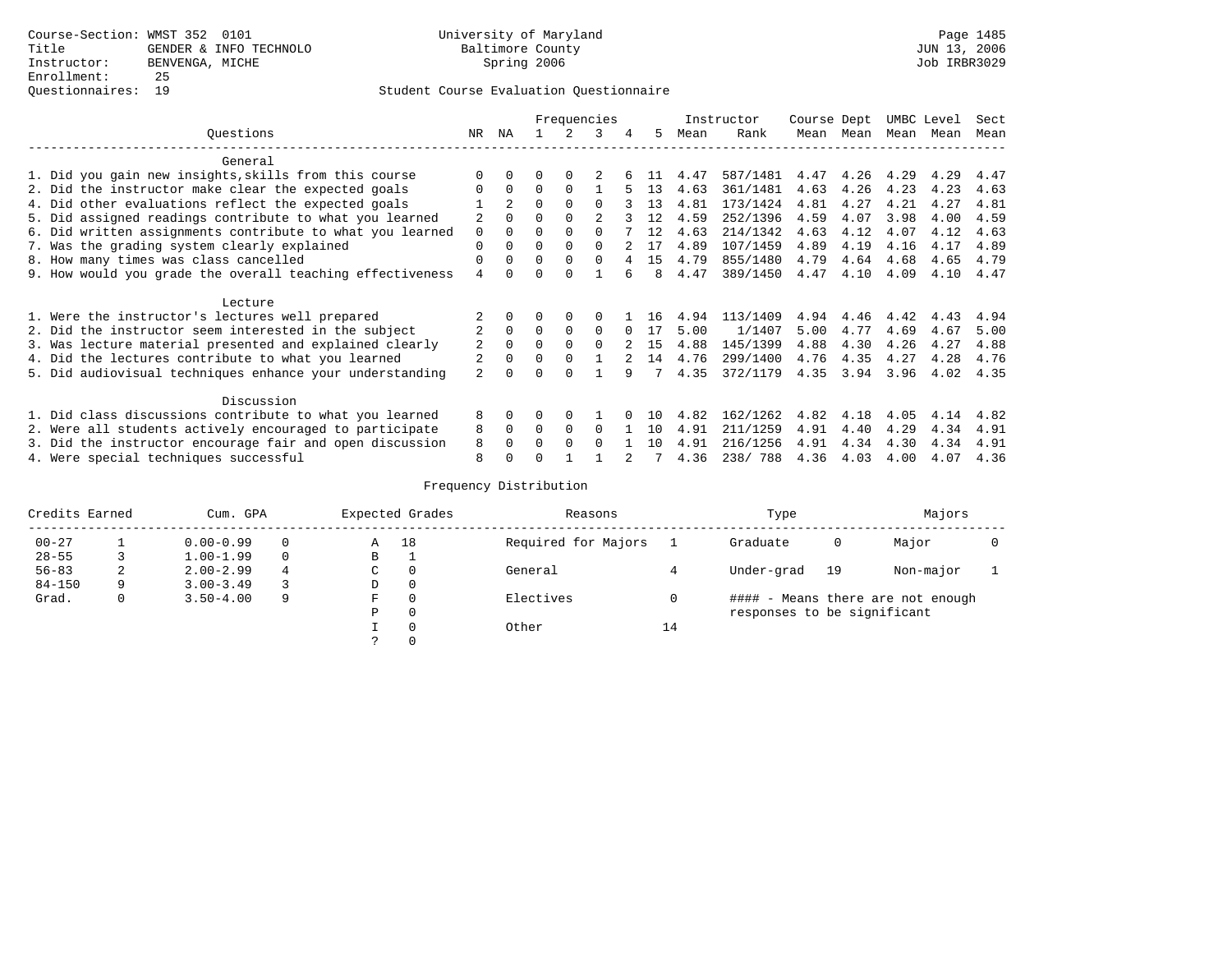## Questionnaires: 21 Student Course Evaluation Questionnaire

|                                                           |              |          | Frequencies          |             |                         |                |               |      | Instructor         | Course Dept |                          | UMBC Level   |              | Sect                |
|-----------------------------------------------------------|--------------|----------|----------------------|-------------|-------------------------|----------------|---------------|------|--------------------|-------------|--------------------------|--------------|--------------|---------------------|
| Ouestions                                                 | NR           | NA       | 1                    | 2           | 3                       |                | 5             | Mean | Rank               |             | Mean Mean Mean Mean Mean |              |              |                     |
| General                                                   |              |          |                      |             |                         |                |               |      |                    |             |                          |              |              |                     |
| 1. Did you gain new insights, skills from this course     | $\Omega$     | $\Omega$ |                      | $\Omega$    | $\Omega$                |                | 18            | 4.71 | 340/1481           | 4.71        | 4.26                     | 4.29         | 4.29         | 4.71                |
| 2. Did the instructor make clear the expected goals       |              | $\Omega$ | $\Omega$             | $\Omega$    | $\Omega$                |                | 14            | 4.70 | 286/1481           | 4.70        | 4.26                     | 4.23         | 4.23         | 4.70                |
| 3. Did the exam questions reflect the expected goals      | $\Omega$     | 12       | $\Omega$             | $\Omega$    | $\mathbf{1}$            | $\Omega$       | 8             | 4.78 | 228/1249           | 4.78        | 4.37                     | 4.27         | 4.28         | 4.78                |
| 4. Did other evaluations reflect the expected goals       | $\Omega$     | $\Omega$ | $\Omega$             | $\Omega$    | $\overline{c}$          |                | 17            | 4.71 | 248/1424           | 4.71        | 4.27                     | 4.21         | 4.27         | 4.71                |
| 5. Did assigned readings contribute to what you learned   | 0            | $\Omega$ | $\Omega$             | $\Omega$    | $\Omega$                |                | 19            | 4.90 | 82/1396            | 4.90        | 4.07                     | 3.98         | 4.00         | 4.90                |
| 6. Did written assignments contribute to what you learned | 1            | 0        | $\Omega$             | $\Omega$    | $\overline{c}$          |                | 16            | 4.70 | 166/1342           | 4.70        | 4.12                     | 4.07         | 4.12         | 4.70                |
| 7. Was the grading system clearly explained               | $\mathbf{0}$ | 0        | $\Omega$             | $\Omega$    | ς                       |                | 16            | 4.62 | 332/1459           | 4.62        | 4.19                     | 4.16         | 4.17         | 4.62                |
| 8. How many times was class cancelled                     | $\mathbf 0$  | $\Omega$ | $\Omega$             | $\Omega$    | $\Omega$                | $\mathfrak{D}$ | 19            | 4.90 | 702/1480           | 4.90        | 4.64                     | 4.68         | 4.65         | 4.90                |
| 9. How would you grade the overall teaching effectiveness | 5            | 1        | $\Omega$             | $\cap$      | $\mathfrak{D}$          | $\mathfrak{D}$ | 11            | 4.60 | 259/1450           | 4.60        | 4.10                     | 4.09         | 4.10         | 4.60                |
|                                                           |              |          |                      |             |                         |                |               |      |                    |             |                          |              |              |                     |
| Lecture                                                   |              |          |                      |             |                         |                |               |      |                    |             |                          |              |              |                     |
| 1. Were the instructor's lectures well prepared           |              | $\Omega$ | O                    | $\Omega$    | 0                       |                | 18            | 4.90 | 188/1409           | 4.90        | 4.46                     | 4.42         | 4.43         | 4.90                |
| 2. Did the instructor seem interested in the subject      | 1            | $\Omega$ | 0                    | 0           | $\mathbf 0$             | $\mathbf 0$    | 20            | 5.00 | 1/1407             | 5.00        | 4.77                     | 4.69         | 4.67         | 5.00                |
| 3. Was lecture material presented and explained clearly   | 1            | $\Omega$ | $\Omega$<br>$\Omega$ | $\mathbf 0$ | $\mathbf 0$<br>$\Omega$ |                | 18<br>18      | 4.90 | 129/1399           | 4.90        | 4.30                     | 4.26<br>4.27 | 4.27<br>4.28 | 4.90                |
| 4. Did the lectures contribute to what you learned        | 1            | $\Omega$ |                      | $\mathbf 0$ |                         | 2              |               | 4.90 | 146/1400           | 4.90        | 4.35                     |              |              | 4.90                |
| 5. Did audiovisual techniques enhance your understanding  | $\mathbf{1}$ | $\Omega$ | $\Omega$             | $\Omega$    | $\Omega$                | $\Omega$       | 20            | 5.00 | 1/1179             | 5.00        | 3.94                     | 3.96         | 4.02         | 5.00                |
| Discussion                                                |              |          |                      |             |                         |                |               |      |                    |             |                          |              |              |                     |
| 1. Did class discussions contribute to what you learned   | 5            | O        | 0                    | $\Omega$    | 0                       |                | 15            | 4.94 | 88/1262            | 4.94        | 4.18                     | 4.05         | 4.14         | 4.94                |
| 2. Were all students actively encouraged to participate   | 5            | 0        | $\Omega$             | $\Omega$    | $\mathbf{1}$            |                | 14            | 4.81 | 294/1259           | 4.81        | 4.40                     | 4.29         | 4.34         | 4.81                |
| 3. Did the instructor encourage fair and open discussion  | 5            | 0        | $\Omega$             | $\Omega$    | $\mathbf{1}$            | $\mathbf{1}$   | 14            | 4.81 | 288/1256           | 4.81        | 4.34                     | 4.30         | 4.34         | 4.81                |
| 4. Were special techniques successful                     | 5            | 8        | $\Omega$             | $\Omega$    | $\mathfrak{D}$          | 3              | $\mathcal{L}$ | 4.13 | 358/788            | 4.13        | 4.03                     | 4.00         | 4.07         | 4.13                |
| Laboratory                                                |              |          |                      |             |                         |                |               |      |                    |             |                          |              |              |                     |
| 2. Were you provided with adequate background information | 20           | $\Omega$ | U                    |             | $\Omega$                |                | 0             |      | $2.00$ ****/ 249   | ****        | 4.08                     | 4.11         | 4.23         | $* * * *$           |
|                                                           |              |          |                      |             |                         |                |               |      |                    |             |                          |              |              |                     |
| Seminar                                                   |              |          |                      |             |                         |                |               |      |                    |             |                          |              |              |                     |
| 1. Were assigned topics relevant to the announced theme   | 20           | $\Omega$ | O                    | 0           | 0                       |                |               |      | $5.00$ ****/<br>68 | ****        | 4.66                     | 4.49         | 4.70         | ****<br>$***$ * * * |
| 2. Was the instructor available for individual attention  | 20           | 0        | $\mathbf 0$          | $\mathbf 0$ | 0                       | $\Omega$       |               |      | $5.00$ ****/<br>69 | ****        | 4.26                     | 4.53         | 4.66         | ****                |
| 3. Did research projects contribute to what you learned   | 20           | $\Omega$ | $\Omega$             | $\Omega$    | $\Omega$                | U              |               |      | $5.00$ ****/<br>63 | ****        | 4.24                     | 4.44         | 4.56         | ****                |
| 4. Did presentations contribute to what you learned       | 20           | $\Omega$ | $\Omega$             | $\Omega$    | $\Omega$                | $\cap$         |               |      | $5.00$ ****/<br>69 | ****        | 4.19                     | 4.35         | 4.48         |                     |
| 5. Were criteria for grading made clear                   | 20           | $\Omega$ | $\Omega$             | $\cap$      | $\cap$                  |                |               |      | $5.00$ ****/<br>68 | ****        | 3.98                     | 3.92         | 4.43         | $***$ * * *         |

| Credits Earned |   | Cum. GPA      |                            |    | Expected Grades | Reasons             |    | Type                              | Majors |           |  |
|----------------|---|---------------|----------------------------|----|-----------------|---------------------|----|-----------------------------------|--------|-----------|--|
| $00 - 27$      |   | $0.00 - 0.99$ |                            | A  |                 | Required for Majors |    | Graduate                          | 0      | Major     |  |
| $28 - 55$      | 0 | $1.00 - 1.99$ |                            | B  | 10              |                     |    |                                   |        |           |  |
| $56 - 83$      |   | $2.00 - 2.99$ |                            | C. |                 | General             | 12 | Under-grad                        | -21    | Non-major |  |
| $84 - 150$     | 6 | $3.00 - 3.49$ | 4                          | D  | 0               |                     |    |                                   |        |           |  |
| Grad.          | 0 | $3.50 - 4.00$ | Electives<br>$\Omega$<br>F |    |                 |                     |    | #### - Means there are not enough |        |           |  |
|                |   |               |                            | Ρ  |                 |                     |    | responses to be significant       |        |           |  |
|                |   |               |                            |    | $\Omega$        | Other               | ▵  |                                   |        |           |  |
|                |   |               |                            |    |                 |                     |    |                                   |        |           |  |